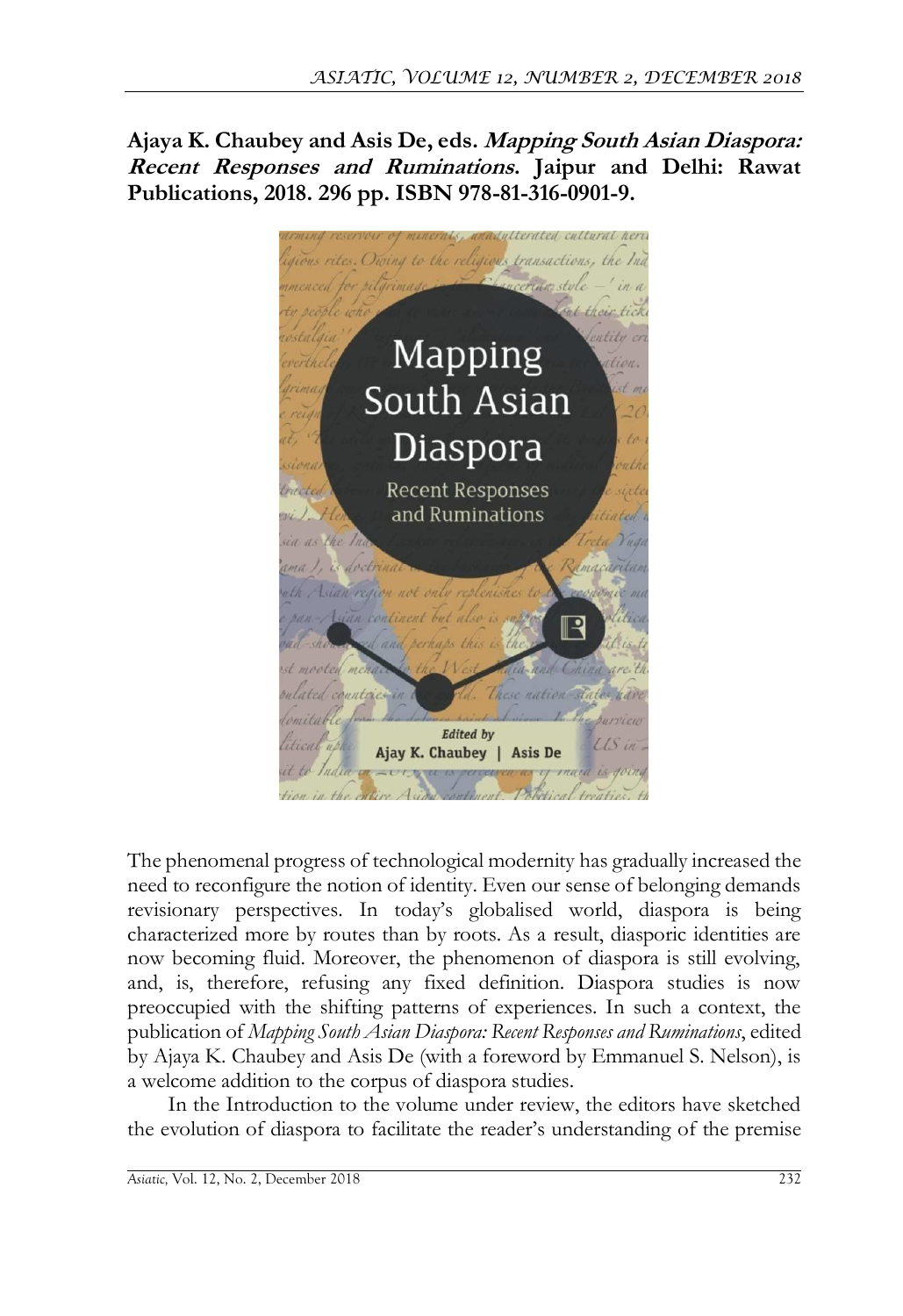of the book. They claim, "the fast changing socio-economic and cultural scenario due to globalization" (9) has given rise to certain issues in South Asian diasporic context that deserve immediate critical attention. Hence, they feel the need for the publication of a book like this. They refer to some important diaspora theorists, among whom Khachig Tololyan observes that diaspora as "a term that once described Jewish, Greek, and Armenian dispersion now shares meanings with a larger semantic domain that includes words like immigrant, expatriate, refugee, guest-worker, exile community, overseas community, ethnic community" (qtd. in Chaubey and De 1). Diaspora, in a way, has now become an umbrella term. In spite of its multiple meanings, diaspora, as the editors assert, is basically concerned with "the issue of human migration from the place of origin to some other transnational locations" (3). In order to offer a theoretical overview of South Asian diaspora, the editors have historically divided it into three phases: "(a) Diaspora in the pre-colonial period, (b) Dislocation and transportation in the colonial period, and (c) Postcolonial Diasporic movement to the West" (4). In the first phase the diasporic movement was voluntary and largely motivated by "trade and religious transactions" (4) while, in the second, it was largely forced and motivated by economic reasons. The diasporic movement in the third phase has become largely voluntary, and motivated by the longing for "a better living and global privileges" (4) and can be regarded mainly as "a postcolonial phenomenon and then, as natural consequence of globalization" (6).

Section A, "Diaspora in Flux: Newer Insights," exclusively discusses critical responses of Vijaya Mishra, a renowned scholar and critic of Indian origin, to questions regarding the shifting patterns of South Asian Diasporic experiences and the emergence of the newer forms of diasporic imaginary. Dwelling on several important issues related to the old ("egalitarian") diaspora and the new ("selfish") diaspora, and the role of the cyber world, he observes that "in the transnational modern Indian diaspora culture is a memory that is commodified, a memory that has now been transformed into different types of items and these items take the form of cinema or YouTube, Skype and the like" ( 22). He suggests that it is really difficult to "theorize a diaspora which is no longer a diaspora traditionally defined within the semantics of home, absence, trauma, belonging, and  $loss''(22)$ .

Section B, "Considering Diasporic Literatures of South Asia: Texts and Contexts," which accommodates eleven essays, makes an attempt to critically explore the literatures of South Asian Diaspora. It opens with the essay "What Diaspora? Whither Diaspora?: Some Random Questions, Answers and Ruminations," by Somdatta Mandal, a distinguished academic and an expert on Diaspora studies, which deals with the contours of diaspora and focuses on the ever-evolving processes the concept has undergone. She underlines the shifting nature of diaspora studies when she comments, "It seems that the whole branch of diaspora studies is becoming passé and being replaced by studies on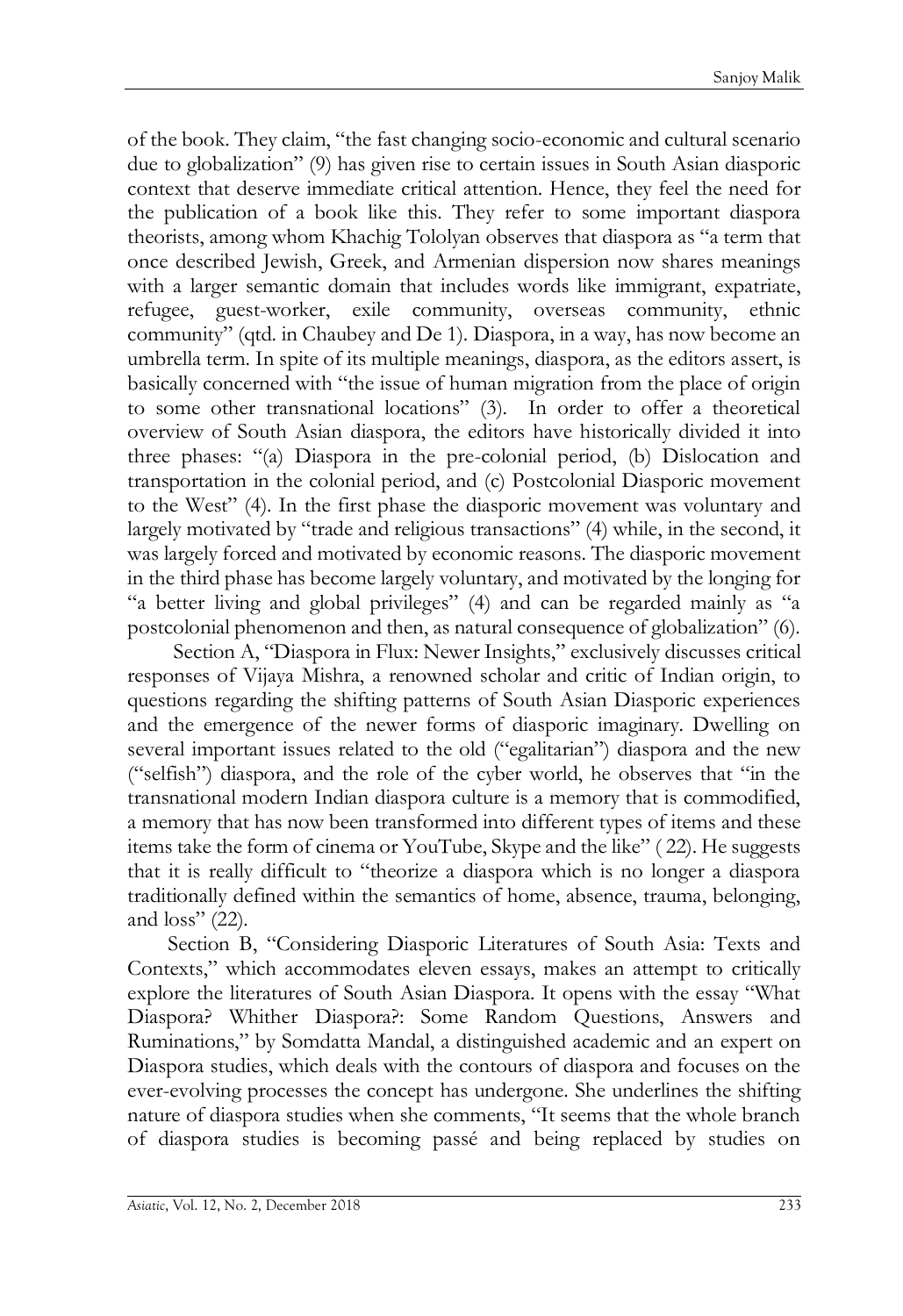transnationalism" (33). Amritjit Singh, another eminent academic and critic, outlines a theoretical trajectory of the South Asian American experience and critically examines how "the diasporic populations and their 'Imaginary homelands' remind us of how culture and identity are reconstituted as they travel to new places" (60). The essay titled "Interrogating Borders in Amitav Ghosh's *The Shadow Lines* and *The Hungry Tide*" by Sharmistha De Dutta also deserves mention as it records the celebration of the cross-border socio-cultural interactions often taking place in defiance of the political border. In fact, it examines how Ghosh "problematizes the concept of borders," thereby showing that "man-made borders are basically porous" (100). Along similar lines, another essay written jointly by Sulagna Mohanty and Amrita Satapathy, deals with the issue of crossing boundaries and its effect on "the cultural memory of contemporary postcolonial selves" (118) as illustrated in Vikram Chandra's *Red Earth* and *Pouring Rain*. Rositta Joseph Valiyamattam's essay titled "Of Diaspora and Native Literatures: Reading Benyamin's *Goat Days*" traces the Indian diasporic experience in the 1990s in the Gulf region and portrays the horrible effects of contemporary neo-colonialism. Actually, it examines the Indian diaspora's rootlessness as well as its assimilation of the Arab culture in the 1990s in the post-Cold War period. Raj Gaurav Verma in his "Home No/w/here: A Study of Diasporic Dilemma in Khaled Hosseini's *The Kite Runner*" focuses on the Afghan diaspora in America and critically analyses how nowhere do the diasporic people find their home. However, some other essays in the section critically deal with the issues relating to exile, dislocation, displacement, race, ethnicity and so on.

Section C, "Conversations and Discussions," covers interviews of some well-known writers and critics. Tabish Khair critically discusses multiple dimensions of diaspora in the contemporary scenario while Murali Kamma's conversation focuses on the discourse of identity as well as the politics of language. Eminent critics like Somdatta Mandal, Makarand Parajape and Manjit Inder Singh respond to the questions of negotiating identities, the issue of crossing borders and such. In fact, these interviews reveal the shifting patterns of lived experiences especially in South Asian diasporic contexts. It is, however, not clear why Vijaya Mishra's interview is placed in a single section and not included here.

The four essays included in Section D, "South Asian Diaspora: Interdisciplinary Responses," have presented the interdisciplinary responses to the issues related to less discussed South Asian diasporic groups. The first essay (a reprint) titled "Reconfiguring Asian Australian Writing: Australia, India and Inez Baranay" by Paul Sharrad deftly deals with the dynamics of Indo-Australian connection. Quite interestingly, it discusses Sharrad's feeling that "Indian and Australian writers are beginning to wander into each other's spaces and settle there in increasingly numerous and complex ways" (261). The essay "One Nation,